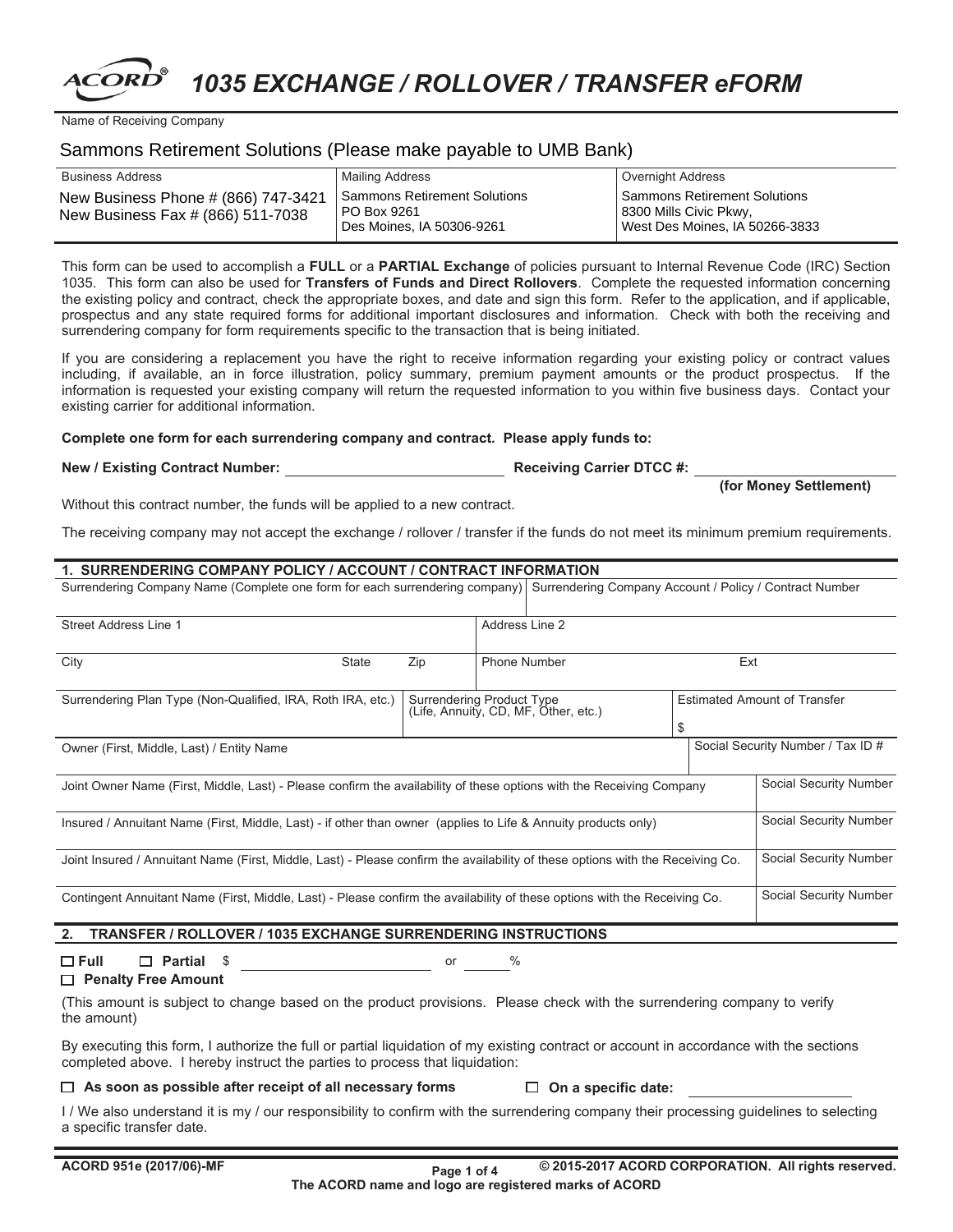#### **3. DISCLOSURES / ACKNOWLEDGMENTS**

- I fully assign and transfer all claims, options, privileges, rights, title and interest to either all of the life insurance policy, all of the annuity contract or part of the annuity contract value identified in the Contract Information section on page 1 to the receiving company. The sole purpose of this assignment is to effect a tax-free exchange under Section 1035(a) of the Internal Revenue Code. All of the powers, elections, appointments, options and rights I have as owner of the contract, including the right to surrender, are now exercisable by the receiving company. Simultaneous with a full assignment, I also revoke all existing beneficiary designations under the Assigned Policy. Other than the above mentioned owner, no person, firm, or corporation other than myself and the insurer that issued the above numbered policy, has an interest in said policy. No proceedings in insolvency or bankruptcy have been instituted by or against me. I understand that the receiving company intends to surrender the contract for the cash value; or if this is a partial exchange, the portion assigned, subject to its terms and conditions, and to use the proceeds as the purchase payment for the new contract to be issued by the receiving company. I authorize the surrendering company to send the proceeds directly to the receiving company and understand that fees and surrender charges may apply. This exchange is subject to acceptance by the receiving company. Neither the receiving company nor the surrendering company is liable or responsible for changes in market value that may occur after the surrendering company has processed the transaction and before the proceeds are received by the receiving company in good order and allocated to the new contract. Prior to the date of receipt of the proceeds by the receiving company, no value will accrue or be earned on the receiving company contract.
- II. If this is a partial exchange, I understand that it is subject to Revenue Ruling 2003-76, which dictates how much of the original contract's cost basis must be allocated to the new contract. The cost basis should be allocated ratably between the two contracts based on the percentage of the value retained in the original contract and the percentage of the value transferred to the new contract. For example, if the contract value is \$100,000 and basis is \$50,000, and I assign 30% for a partial exchange, then \$15,000 (30% of \$50,000) of the basis would be applied to the new contract. I understand that the IRS has raised concerns about annuity contract owners using partial exchanges to avoid income tax, and I certify that I am not entering into this transaction for the purpose of reducing or avoiding income tax or the 10% penalty tax for early withdrawals.

I expressly represent that the sole purpose is to effect a partial 1035 exchange of an annuity contract. However, I acknowledge that Revenue Procedure 2011-38 states that withdrawals from annuitization, taxable owner or annuitant changes, or surrenders, other than an amount received as an annuity for a period of 10 years or more or during one or more lives, of either the original contract or the new contract during the 180 day period following the partial exchange, may affect the tax free status of the partial exchange.

Note: Other exceptions may apply and a subsequent direct transfer of all or a portion of either contract involved in the exchange could have tax and tax reporting consequences. Please consult your tax advisor. Please confirm with the carrier if they will support partial 1035 exchanges.

I acknowledge that the receiving company has made no representations concerning any tax treatment of this transaction. I understand that the receiving company has neither responsibility nor liability for the validity of this transaction or for my treatment under Section 1035(a) of the Internal Revenue Code or otherwise. Therefore, I agree to release and hold harmless the receiving company and its agents from any and all liability arising from, relating to, or in connection with, the taxation of a partial exchange of the above listed contract. I authorize the receiving company and the surrendering institution to share information necessary to maintain accurate records of the annuity cost basis and to ensure proper withholding and tax reporting. I have been directed to consult my tax or legal advisor before proceeding.

- III. I authorize the receiving company to rely upon the cost basis information provided by the surrendering company, but agree that the receiving company will assume no responsibility for determining or verifying cost basis. If cost basis is not provided, I acknowledge that more restrictive or less beneficial tax rules may apply to the amounts transferred. I acknowledge that the receiving company provides this form and participates in this transaction as an accommodation to me. The receiving company does not give tax or legal advice on the tax consequences for replacing one contract for another, and assumes no responsibility or liability for the validity of this assignment or for the tax treatment of this exchange under IRC Section 1035(a) or other laws or regulations.
- IV. I agree that if the receiving company, in its sole discretion, determines that it is unlikely to receive timely payment of the full contract cash surrender values, the receiving company may reassign ownership of the policy/contract back to me.
- V. RETURN OF LIFE INSURANCE POLICY OR ANNUITY CONTRACT Does not apply to partial 1035 exchanges on annuity contracts. Unless the surrendering company's policy or contract is attached, I affirm that the policy or contract has been destroyed or lost and that reasonable effort has been made to locate it. To the best of my knowledge no one else has any right, title or interest in the contract, nor has it been assigned, pledged or encumbered, unless this is a life insurance policy with a loan to carry forward.
- VI. MAXIMUM ISSUE AGE DISCLOSURE An annuity contract may not be issued should the funding requirements be received after reaching maximum issue age for the annuity contract applied for. If the funds are received after the maximum issue age, the contract may be rejected and the funds returned to their original source. The surrendering company may or may not take the funds back, which could result in a taxable event.
- VII. NON-QUALIFIED TRANSFER OF FUNDS (NON 1035 EXCHANGE) The receiving company will apply all such funds received to an annuity contract issued to me. I understand that the receiving company assumes no responsibility for tax treatment of this matter and I shall be responsible for payment of all federal, state and local taxes incurred with respect to the liquidation of such account. I acknowledge that the earnings credited under the annuity contract will begin to accrue when the receiving company receives these proceeds and all other necessary paperwork in good order. For index annuities, fixed account interest under the annuity contract will begin to accrue on the next Issue Day.
- VIII. TRANSFER / EXCHANGE OF FUNDS INTO A TSA/403(B) The TSA/403(b) owner / participant's employer or employer's third-party administrator must authorize and sign this transfer request in Section 5.

Authorization for a TSA/403(b) transfer / exchange to a TSA/403(b): This request is for the direct transfer / exchange of non-ERISA funds from the TSA/403(b) (annuity contract) or 403(b)(7) (custodial account) identified in Section 1 of this form to a TSA/403(b) (annuity contract) established on my behalf by the receiving company. I hereby agree to surrender my interest as indicated above and authorize the receiving company to take whatever action necessary to effect this transfer / exchange. I acknowledge that the transferred / exchanged funds shall be subject to the more stringent restrictions on distributions found in either the predecessor annuity contract or the receiving annuity contract. I intend this transaction to be a 403(b) transfer / exchange of funds pursuant to IRC section 403(b) and the final regulations. The transfer / exchange is to be executed from financial institution to financial institution in such a manner that it will not place me in actual or constructive receipt of all or any part of the transferred / exchanged funds. Because this transaction constitutes a direct rollover / transfer / exchange of funds and not a distribution, withholding does not apply. (Provide the receiving company with any records or documents they may request with respect to this transfer / exchange.)

IX. The IRS has provided limited guidance on the tax consequences of transferring a life insurance policy with values less than the investment in the contract to a new or existing annuity contract. If the owner surrenders the newly acquired annuity contract, it's not clear whether the annuity losses are fully deductible against ordinary income or deductible as a miscellaneous deduction subject to a limitation of 2% of adjusted gross income (AGI). If the IRS views the two transactions as a single integrated transaction, they could consider it a step transaction and successfully disallow the losses as a tax deduction.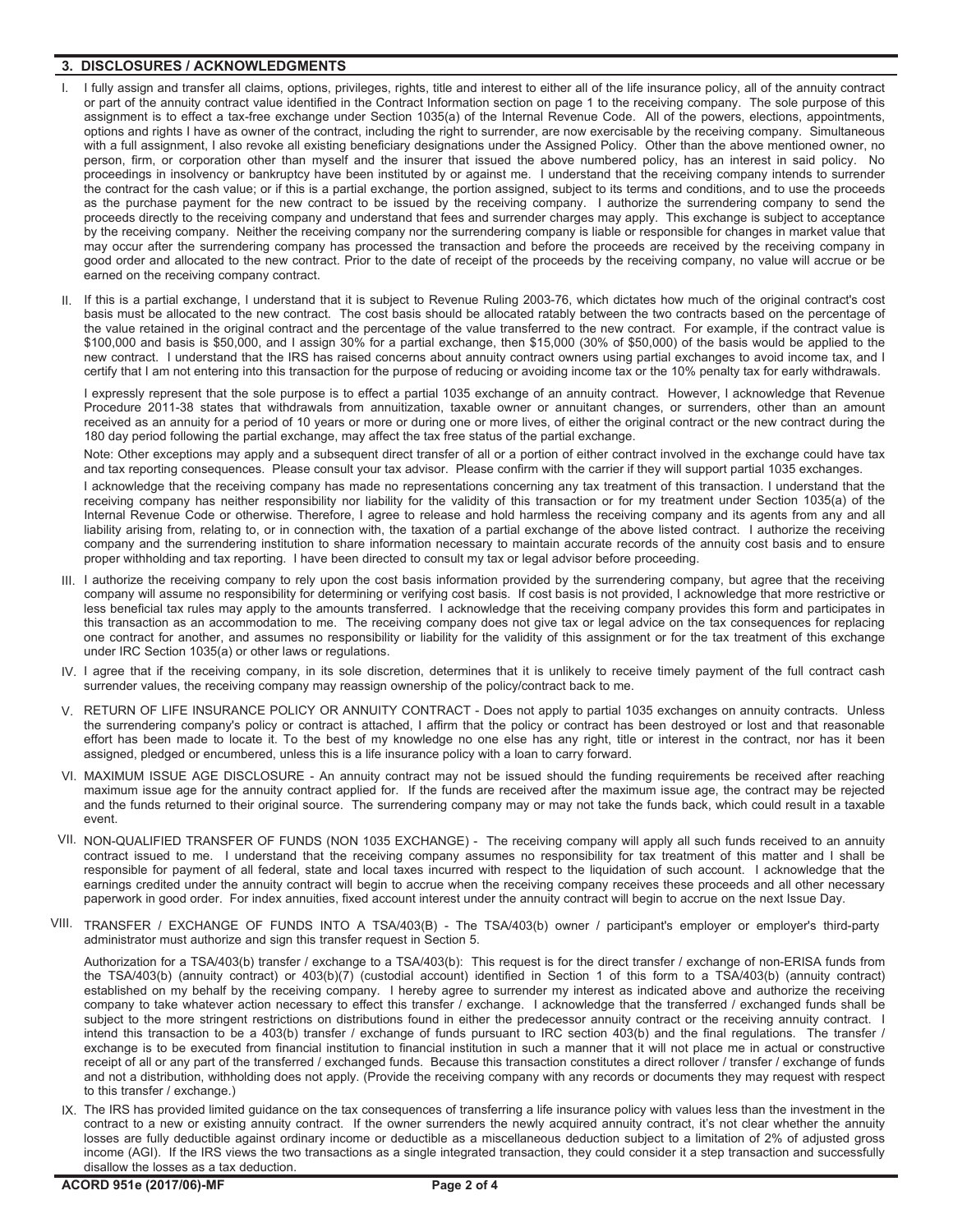#### **4. TAXPAYER IDENTIFICATION NUMBER CERTIFICATION**

**Under penalties of perjury, I certify that:**

- **The number on this form is my correct taxpayer identification number (or I am waiting for a number to be issued to me); 1. and**
- **I am not subject to backup withholding because: (a) I am exempt from backup withholding, or (b) I have not been notified by the Internal Revenue Service (IRS) that I am subject to backup withholding as a result of failure to report all interest or dividends, or (c) the IRS has notified me that I am no longer subject to backup withholding; and 2.**
- **3. I am a U.S. person (including a U.S. resident alien).**
	- **Check this box if you have been notified by the IRS that you are currently subject to backup withholding because you have failed to report all interest and dividends on your tax return.**
- **4. I am exempt from Foreign Account Tax Compliance Act (FATCA) reporting.**

#### **5. SIGNATURES**

This transfer request also authorizes the receiving and surrendering company to request information on the status of this transfer or exchange by phone or in writing. By signing below, I represent that the responses herein are, to the best of my knowledge, accurate and I have read the DISCLOSURES / ACKNOWLEDGMENTS section on page 2 the ACORD 1035 Exchange / Rollover / Transfer Form.

**The Internal Revenue Service does not require your consent to any provisions of this document other than the certifications required to avoid backup withholding.**

| Signature Guarantee (if applicable) |                                                                                                 |                   |
|-------------------------------------|-------------------------------------------------------------------------------------------------|-------------------|
|                                     | Signature of Owner / Plan Administrator / Trustee / Custodian                                   | Date (mm/dd/yyyy) |
|                                     | Signature of Joint Owner / Co-Trustee (if applicable)                                           | Date (mm/dd/yyyy) |
|                                     | Signature of Insured / Annuitant (if applicable)                                                | Date (mm/dd/yyyy) |
|                                     | Signature of Irrevocable Beneficiary (if applicable)                                            | Date (mm/dd/yyyy) |
|                                     | Signature of Spouse (Required in AZ, CA, ID, LA, NV, NM, TX, WA and WI only)<br>(if applicable) | Date (mm/dd/yyyy) |

#### **FOR TSA/403(b) TO TSA/403(b) TRANSFERS/EXCHANGES ONLY - EMPLOYER/THIRD PARTY ADMINISTRATOR SIGNATURE**

By signing below, I am acknowledging that I have reviewed this direct transfer / rollover / exchange request and that it is authorized and approved under the employer's 403(b) plan under IRC section 403(b) and the final regulations.

- a) I am authorizing this transfer / rollover request.
- b) I am confirming that there is an information sharing agreement in place with the receiving company under the IRC section 403(b) regulations.
- c) All information provided on this form is accurate.

| Print Name of Employer or Third Party Administrator | Title of Employer or Third Party Administrator |
|-----------------------------------------------------|------------------------------------------------|
| Signature of Employer or Third Party Administrator  | Date (mm/dd/yyyy)                              |